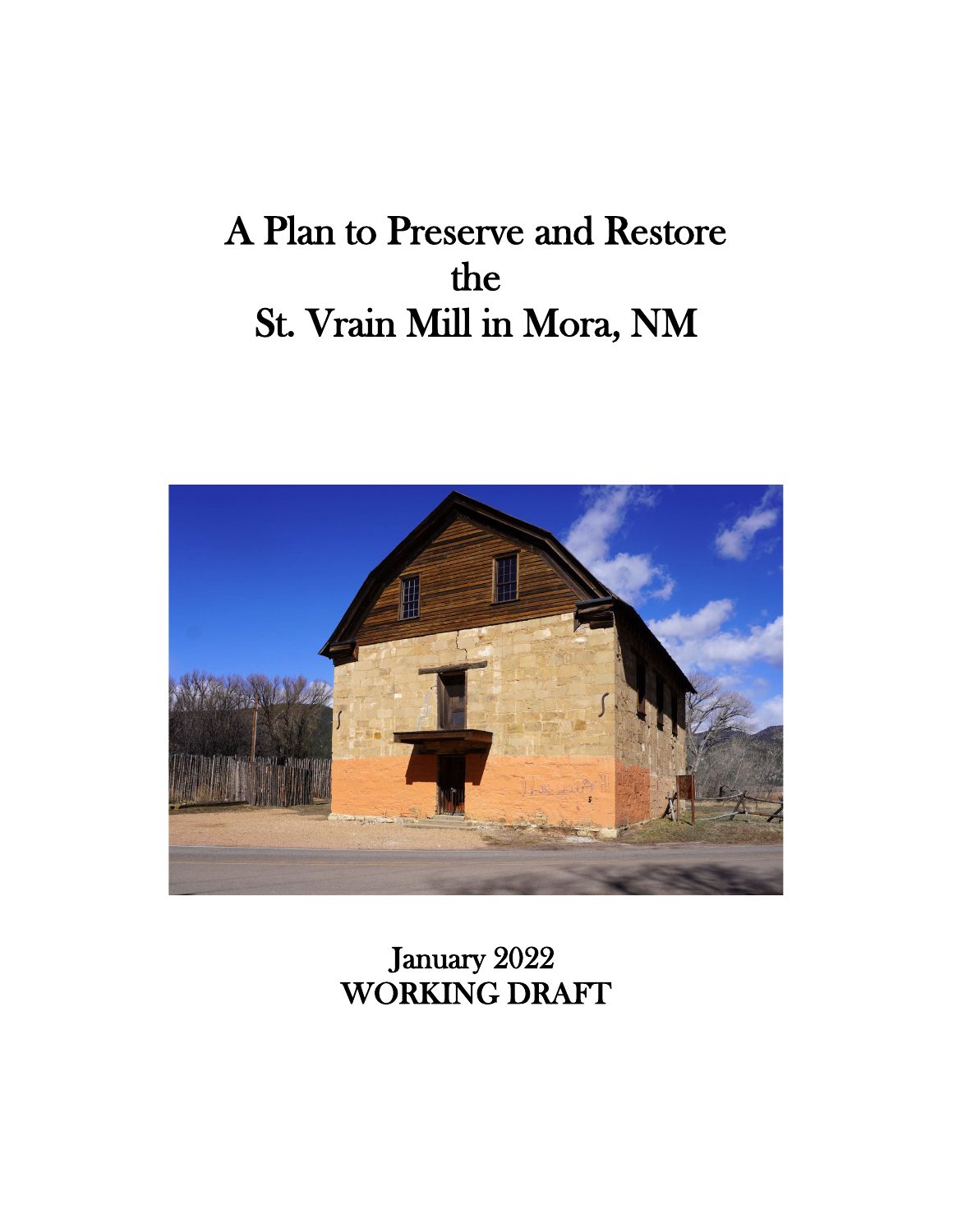**Preface**: The St. Vrain Mill Restoration Plan is intended to provide an overview to the work that has to be done to preserve and restore the Mill. The first iteration was in 2016, but as the restoration progressed, the Plan also became a report of our completed projects. **These are described in the bolded text.** And like most plans, they get changed as time passes, circumstances change, and funding becomes available, or not. The original Plan envisioned foundation stabilization, wall repair, gable repair, roof repair, and then numerous smaller projects in that order. However, two years ago, the NM Historic Preservation Division (HPD) architect advised that while the wall repair had to be done sometime, the gable repair was most critical because the damaged gables were not keeping out rain, wind and birds, all of which were damaging the building's interior. So our grant request to HPD was for the gable repair, which was done in 2019, while the wall repair awaits a significant grant before it gets done. Even though the major work needs tens of thousands of dollars to accomplish, there are many smaller tasks that can be done in steps and which much smaller donations can be effective. For instance, our window replacement was something we didn't plan on until later, but an "adopt a window" fundraiser found enough sponsors for us to do it this year. Similarly, the loading platform reconstruction, a very visible but "nice to do" project was made possible by donations specifically for the platform. While we are pursuing larger grants, we also are committed to doing as soon as possible many smaller projects, projects that are feasible with only a few thousand dollars.

**About the Mill: "**The St. Vrain Mill in Mora, New Mexico was built in 1864 by Ceran St. Vrain. The Mill is 50 feet by 40 feet. It is three stories high with the first two stories made of stone and the third story being wood siding. The stone for the mill is thought to have come from Watrous, New Mexico, a town about 30 miles east and 10 miles southeast of Fort Union. The mill stones were what was called French buhrstones and St. Vrain had purchased them in Wespoint, Kansas in 1850. Power was provided by water brought by a wooden trestle from the Mora River. The original wheel was likely wooden and built locally. The present wheel is metal." Adapted from "A Brief History of the St. Vrain Mill" by Ray Marchi, available at: [http://www.moravalley.com/st\\_vrain\\_mill.html](http://www.moravalley.com/st_vrain_mill.htm)

The building itself is all that remains of the working mill as most of the significant equipment was removed decades ago. After restoration, the most practical end use appears to be a Mora Heritage Center which could take the form of historical displays and/or an arts and crafts outlet featuring local artists and craft persons on the first floor; possibly an arts teaching space on the second floor;, and a Mill artifacts museum on the third floor.

**Note: Text in bold italics describes work that has been completed.**

*Acquisition: In 2013, the St Vrain Mill Preservation and Historical Foundation was formed with the specific purpose of buying and restoring the Mill. The Foundation is a non-profit Corporation registered in New Mexico with Federal 501 (c) (3) status. After a successful fundraising campaign throughout 2014, the Foundation received title to the Mill on June 3, 2015.*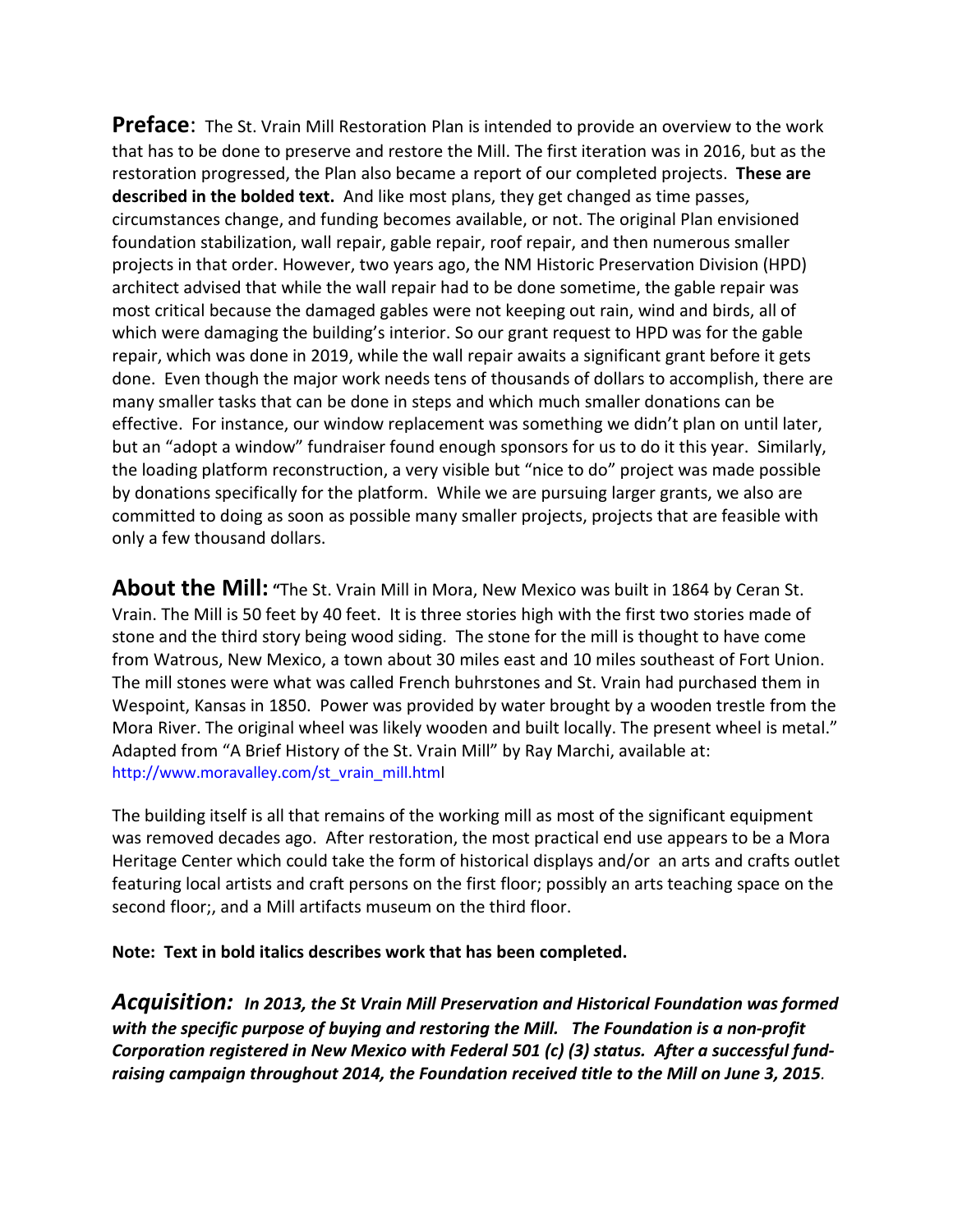## *Stabilization, Restoration, and Adaptive Reuse:*

It is important to note that the objective here is to create a useful building, not to recreate a historically accurate reproduction of the Mill at the time of its construction in 1864. Having said that, every attempt will be made to retain the building's character and appearance as much as possible.

## *Phase 1: Stabilization*

#### *Phase 1a: Architectural and Engineering/Structural Assessments*

*In May 2015, the Foundation received a grant from the New Mexico Historic Preservation Division for a Historic Structures Report (HSR). The HSR documents the historic aspects and architectural characteristics of the St Vrain Mill. In addition, the architects report provided an assessment of the feasibility of various potential end uses.* 

*The Foundation contracted with Beverley Spears, Spears Horn Architects in Santa Fe, NM, to do the HSR. The work was completed in September 2015. The HSR is on the Foundations website[, www.stvrainmill.org](http://www.stvrainmill.org/) under "Reports and Studies."*

*In June 2015, the Foundation contracted with Engineering Analytics, Inc. of Raton, NM, to conduct a structural evaluation of the north foundation and wall. Funding for this project was from a \$10,000 grant from the New Mexico Economic Development Department and a \$5,000 grant from the National Trust for Historic Preservation*

*The focus was on the load bearing capability of the soil under the north wall. A bore hole was drilled about 12" from the northeast corner. Soil samples showed that the soil was primarily sand and water with no significant load bearing structures within a 20' depth.* 

*Engineering Analytics evaluated several alternatives including use of micro-piles, helical piers, tensioning cables, and concluded the most practical and cost-effective solution was the use of permeation and compaction grouting. They also recommended the stabilization occur within two years since very little if any of the restoration phase could be completed without stabilizing the building. The complete report is available on the Foundations website, www.stvrainmill.org under "Reports and Studies."*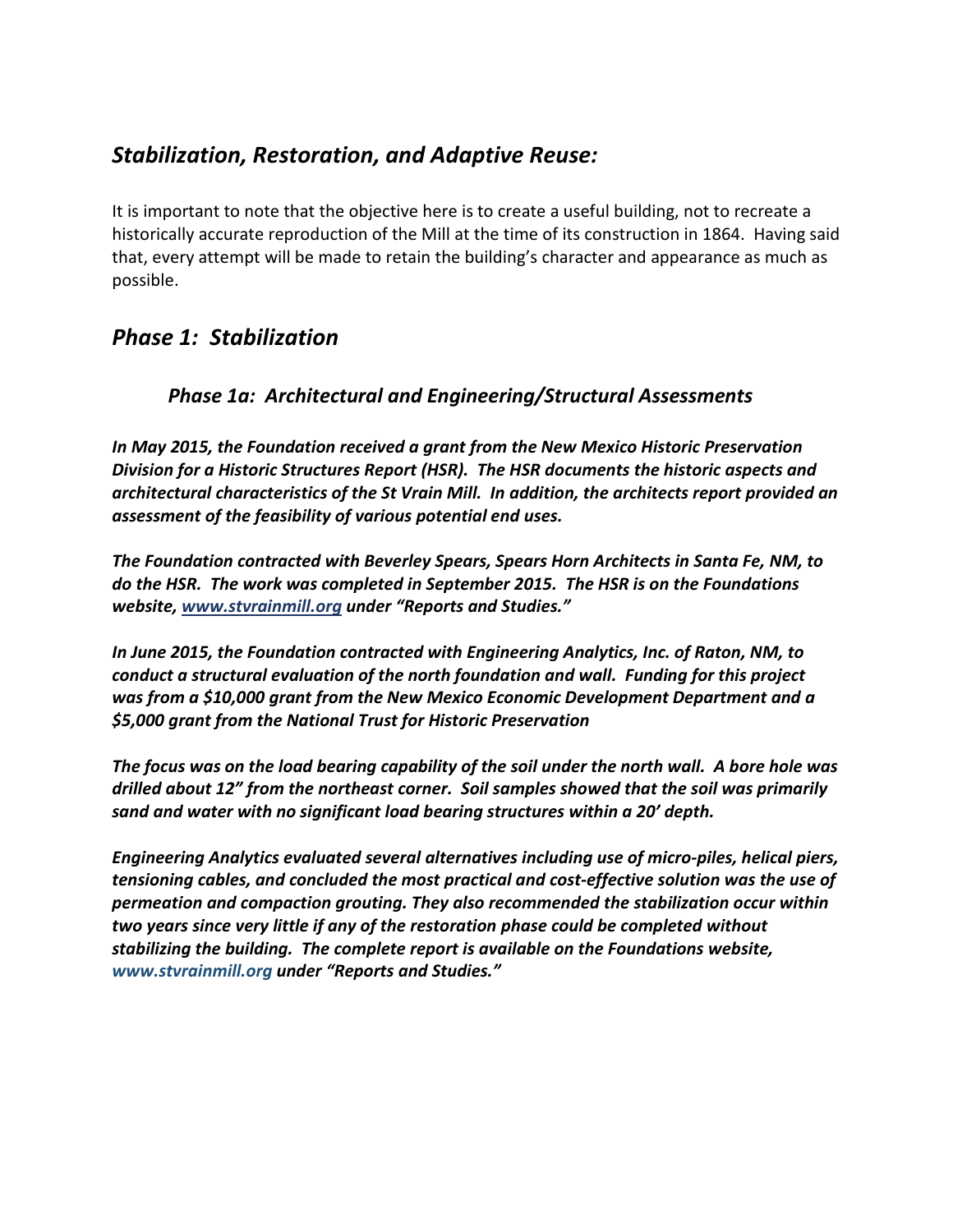#### **Phase 1b: Foundation Stabilization**

*Priority: Urgent, Critical Time Frame: Competed, January 2018 Cost: \$95,000*

*This phase implemented the recommendations by Engineering Analytics for shoring up the foundation. Since almost all the significant repair work depends on a stable structure, the foundation had to be stabilized before any other work was undertaken. Engineering Analytics recommended a combination of permeation and compaction routing (See [www.stvrainmil.org](http://www.stvrainmil.org/) Reports Tab for a detailed explanation.* 

*In August 2017, the Foundation signed a contract with Hayward Baker, Inc to do this work. To minimize costs, we agreed that the work could be done any time before March 31, 2018, at HBI's discretion. Engineering Analytics remained under contract to oversee the work and conduct testing.*

*The work was done in January 2018. Engineering Analytics Final Report is available on our website.*

## **Phase 2: Structural (Gable and Wall) Repair**

*Priority: Urgent, Critical Time Frame: Gables - Summer 2019;* Walls – 2022-2023 depending on funding *Cost: Gables - \$43,000; Walls - \$75,000-\$80,000*

*While the wall repair is the most important task, the most urgent was repair of the gables since they offered no protection against wind, rain and wild fowl intrusion. All three contributed to the deterioration of the interior walls and floors. Heeding the advice of both the New Mexico Historic Preservation Division (HPD) architect and the New Mexico Mainstreet architect, the Foundation moved to repair the gables as soon as possible and defer the wall repair.*

*Gable Repair: The north gables required a complete rebuild of both the frame and the some of the siding while the south gable needed only replacement siding. The Foundation contracted with Spears, Horne Architects to prepare the required architectural and construction drawings. After HPD approval (June 2019) of the architectural drawings, a contract was signed with Knutson Construction for the gable repairs. The work was completed in September 2019. Approximately one half of the total project was funded by HPD. Replacement of the third story windows was not part of the effort, however, the Foundation raised the funds to construct and install the four third story gable windows.*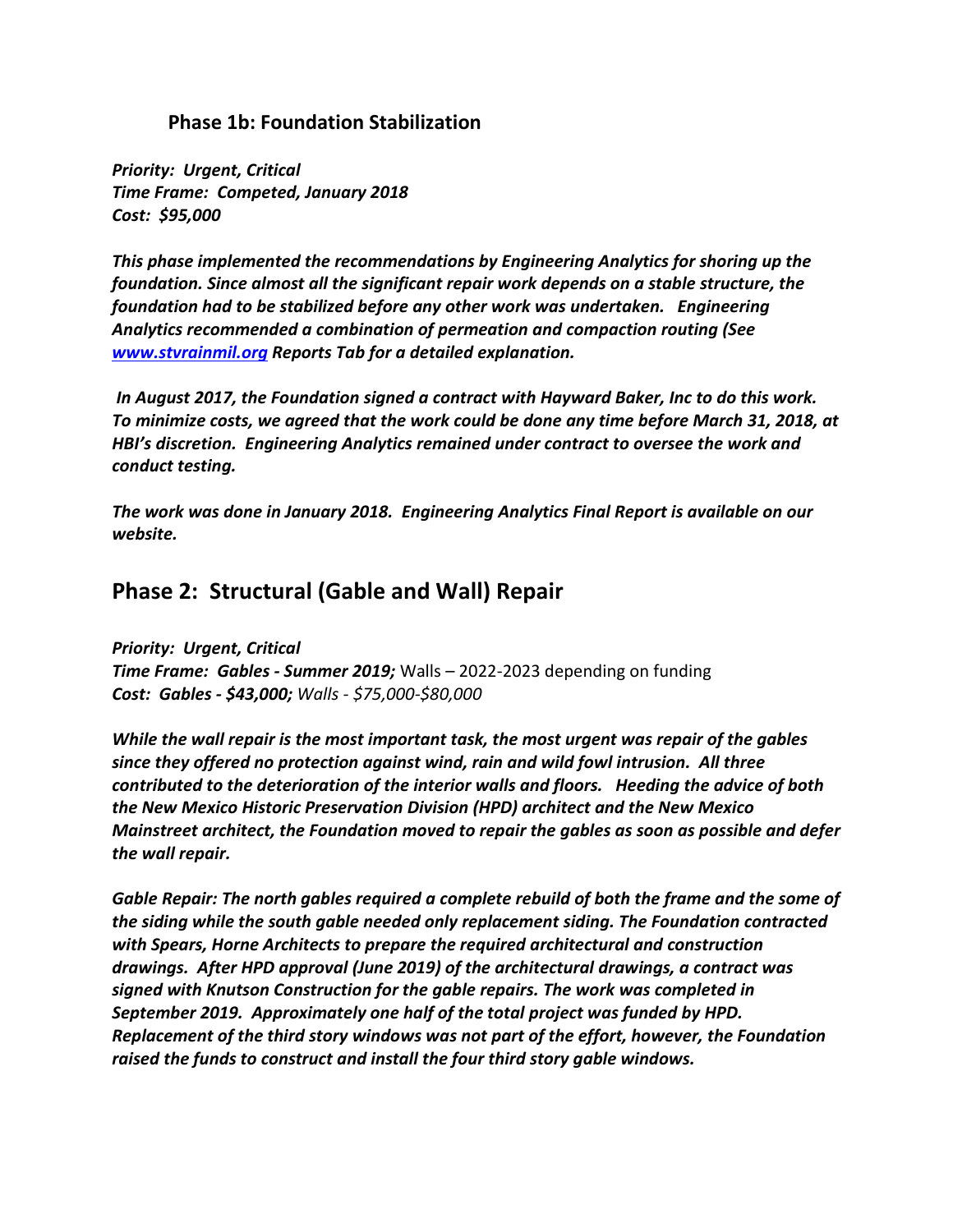**Wall Repair:** There are two distinct steps in the St Vrain Mill wall repair – repointing the cracks in the east and west walls and replacing several missing blocks at the top of west wall. The stabilization grouting of January 2018 did not lift the north end of the building and did not contribute to closing of the large east and west wall cracks.

Given that the east and west wall cracks were part of the building's character for at least 100 years, the objective is not to recreate the building of 1864, but to tell the story of the building, and the cracks are part of the story. Even though Engineering Analytics has determined a grout composition that will match the appearance of the exiting joints, an exact visual match is not a requirement.

It appears that at least some the stone blocks that have fallen are still on site so acquiring new matching blocks should not be necessary. However, the lintels above the second-floor windows will need to be replaced during this work.

## **Phase 3: Windows, Floors, and Roof Repair**

**Priority:** Necessary, but not immediate **Time frame:** As soon as possible, depending on funding **Cost:** On the order of \$75,000

The original plan was to replace the windows and do the floor repairs once the stone walls were repaired. However, with the walls stabilized, much of the interior work could be done without repairing the walls. While some projects are more urgent or important than others, they need not be done in any particular order, but will be done as funds become available.

*Due to a "Adopt a Window" fundraising effort in mid-2019, the Foundation raised sufficient funds to construct and install the first and second story windows, and to rebuild the loading platform at the South end of the Mill.*

*Windows: There are a total of 11 large windows on the first and second stories. All require replacement of glass and new sashes, but at least four will require a complete rebuild of the frame and lintel. The intention is to recreate the appearance of the original windows. Cost was on the order of \$12,500 for all 11 windows. Installation of all but one window was completed in early 2021.*

*Loading Platform: The loading platform was not an essential repair, but it is a highly visible part of the building, and its reconstruction is an indication of the progress being made in the Mill's restoration. Directed donations covered the cost of the platform rebuild, which was completed in February 2020, at a cost of cost of \$3,000. The rebuilt platform is an exact replica of the original, based on photographs and remnants of the original platform.*

Handicap Access/Safety Code: Create American with Disabilities Act (ADA) compliant parking and access ramp at the south (front) end of the building. **Rebuild north (rear) door and exit steps, and build a walkway along north wall to provide for secondary/emergency egress. The**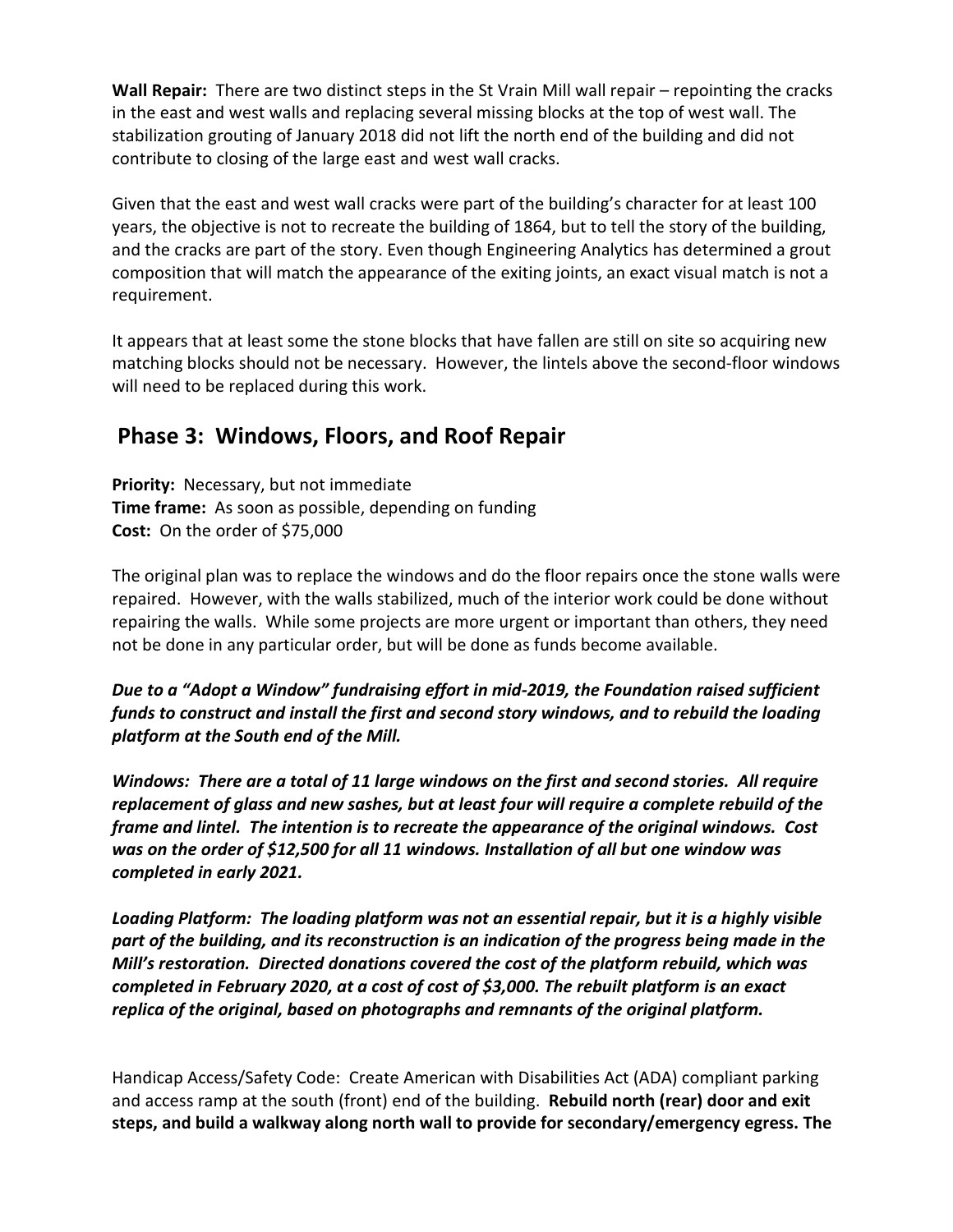**steps and rear door were completed in summer of 2021. The Foundation received a grant from the National Society of the Daughters of the American Revolution (NSDAR) for approximately half of the cost of \$10,600.** 

**Lighting: With help of Extreme Power Electric (Michael Martinez), who donated much of the labor, and a grant from USDA Rural Development for material, lighting was installed on both the first and second floors. The first-floor lighting is complete with track lighting in place for illuminating future displays and exhibits, as well as all required emergency exit signs and illumination. The second floor has only general illumination at this time.**

Floors: Currently, the intention is to replace the second story flooring in its entirety and use existing boards from the second story to replace boards on the first floor. Since this is a project that could be done with volunteer labor, it may be started at any time, dependent on funding. Estimated cost: \$12,000 -\$14,000, material only.

General interior Repairs: Install stair rails with period appearance, repair doors, etc. Estimated Cost: \$7,500 -\$10,000. Note there are many on-going small projects, most done by volunteer labor*. For example, volunteers built a walking path from the front of the Mill to the Historic Roadside marker installed by the NM Department of Transportation in 2018.* Removing the paint and graffiti is a future project that can be done by Foundation members and volunteers.

Roof: The roof structure, especially the rafters, appears to be in good condition, but the metal panels have numerous small holes. The Foundation has already replaced missing metal panels so the roof overall is basically sound. The entire metal surface will need to be replaced before the third floor of the building can be used, but the first and second floors should be usable without roof repairs. The intent would be to use Cortan panels that will oxidize to a rusted appearance in a few years. Note that the original Mill had wooden shingles, but it appears that around 1913, the wooden shingles were replaced with metal panels. Estimated Cost: \$25,000

## **Phase 4: Adaptive Reuse Construction**

**Priority:** Not immediate, but necessary for productive use **Time Frame:** Most likely 2023 (first floor); 2023 - 2024 upper floors, depending on funding. **Cost:** On the order of \$50,000

There are several potential end-uses for the Mill. The actual use and layout will depend on the sentiment at the time the restoration phase is complete, three or more years into the future. There is no significant milling equipment left in the Mill, so a working Mill museum is not an option. Note that the opening of the Mill to the public can be done one floor at a time. At this time, the Foundation has a specific concept for the first floor only.

For planning purposes, the current concept is Mora "heritage center" focusing on Mora's "generational families" on the first floor along with an arts and crafts outlet featuring local